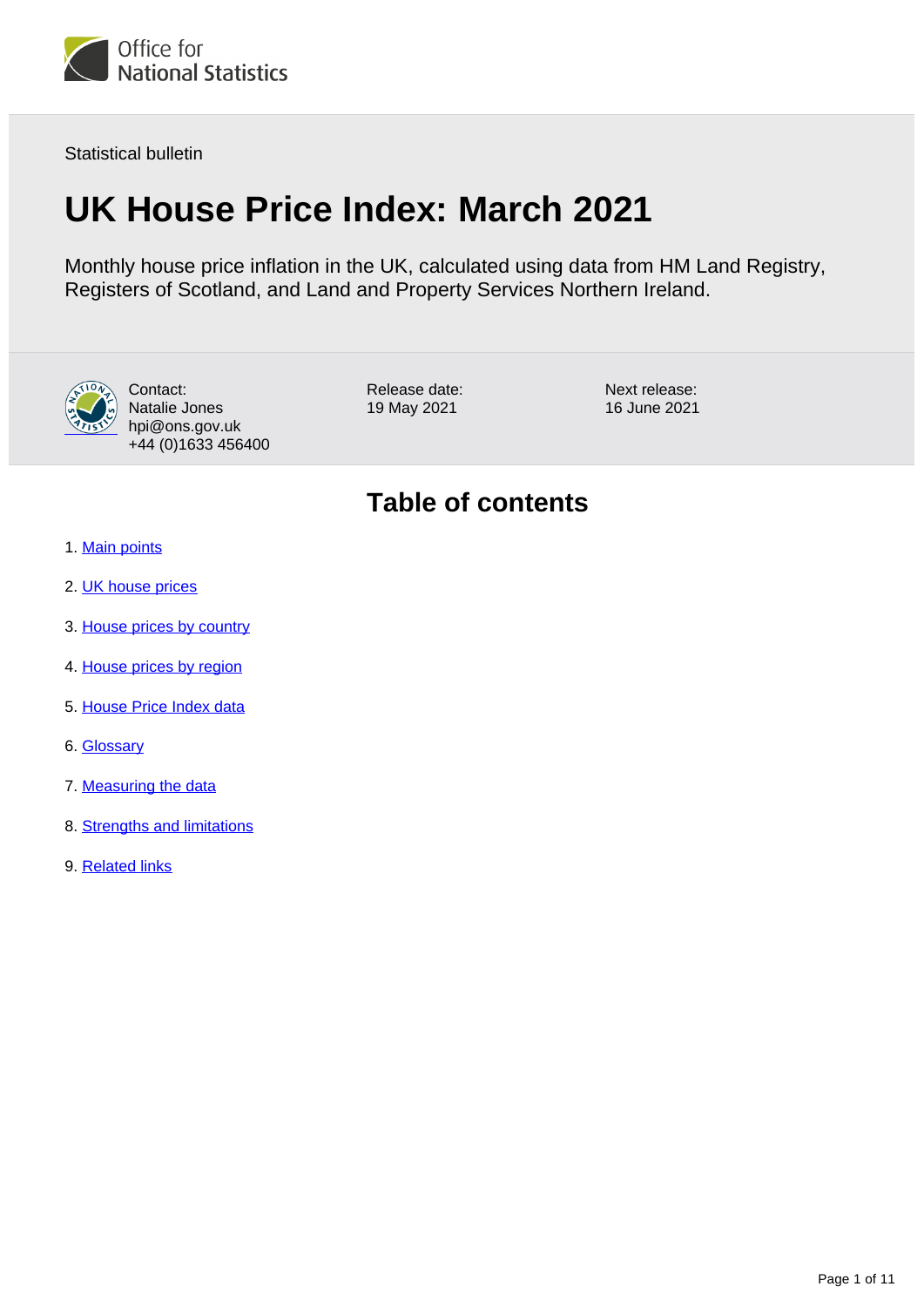## <span id="page-1-0"></span>**1 . Main points**

- UK average house prices increased by 10.2% over the year to March 2021, up from 9.2% in February 2021; this is the highest annual growth rate the UK has seen since August 2007.
- Average house prices increased over the year in England to £275,000 (10.2%), in Wales to £185,000 (11.0%), in Scotland to £167,000 (10.6%) and in Northern Ireland to £149,000 (6.0%).
- London continues to be the region with the lowest annual growth (3.7%) for the fourth consecutive month.

## <span id="page-1-1"></span>**2 . UK house prices**

## **UK average house prices increased by 10.2% over the year to March 2021**

The [latest house price data published on GOV.UK by HM Land Registry for](https://www.gov.uk/government/collections/uk-house-price-index-reports) March 2021 show that average house prices in the UK increased by 10.2% in the year to March 2021, up from 9.2% in the year to February 2021 (Figure 1).

Because of the impact of the coronavirus (COVID-19) pandemic on both the number and supply of housing transactions, we might see larger revisions to the published House Price Index (HPI) estimates than usual. Fewer transactions are available than expected for the March 2021 estimate. As a result, there may be increased volatility in this month's estimates, particularly at the lower geographical levels where transaction volumes are smaller. We are looking at options to improve this, including working with data suppliers. Further information on this can be found in Section 7: [Measuring the data](https://www.ons.gov.uk/economy/inflationandpriceindices/bulletins/housepriceindex/march2021#measuring-the-data).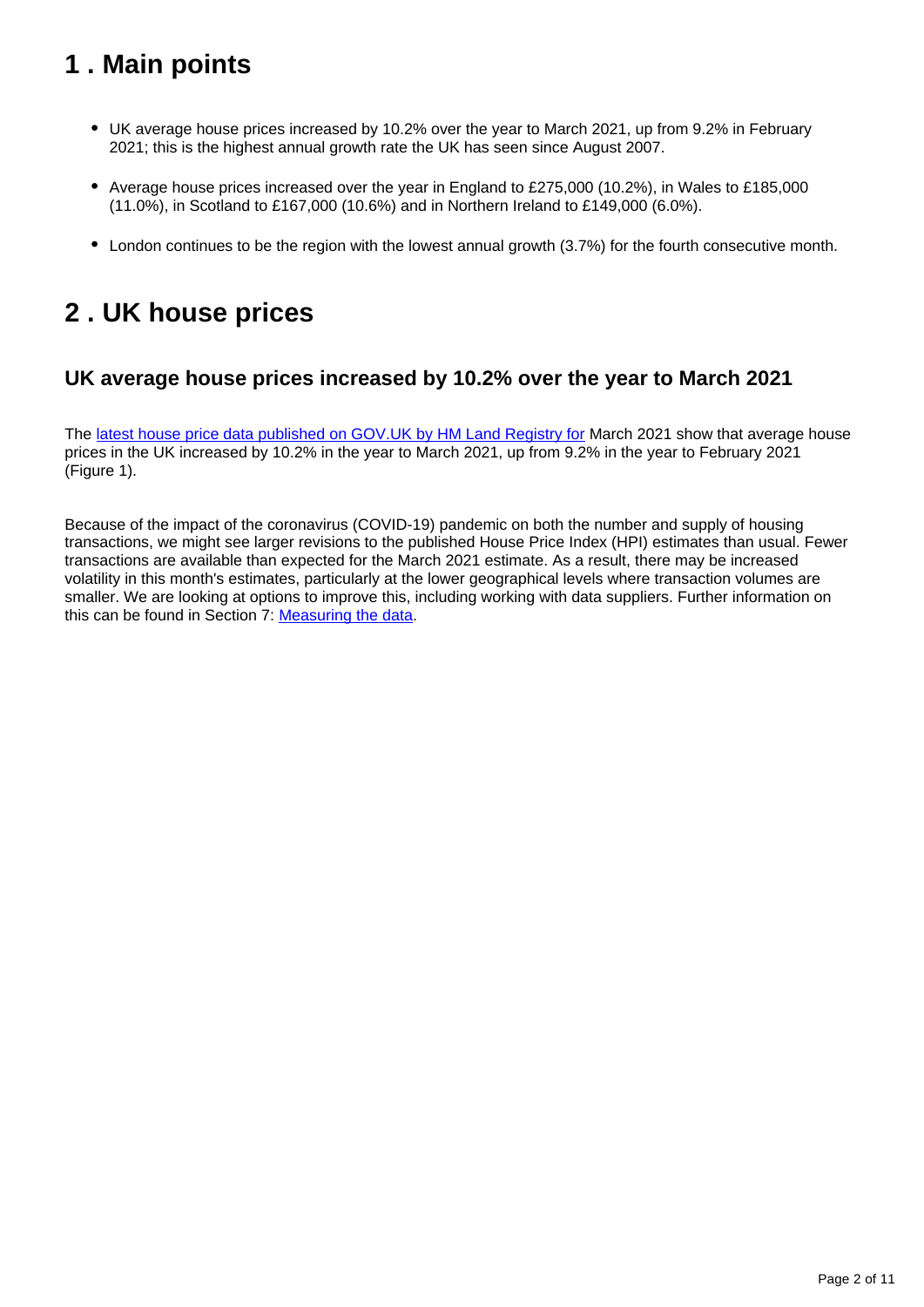#### **Figure 1: March 2021 saw UK house price growth at its highest level since August 2007**

#### **Annual house price rates of change for all dwellings, UK: January 2006 to March 2021**

## Figure 1: March 2021 saw UK house price growth at its highest level since August 2007

Annual house price rates of change for all dwellings, UK: January 2006 to March 2021



**Source: HM Land Registry, Registers of Scotland, Land and Property Services Northern Ireland, and Office for National Statistics – UK House Price Index**

**Notes:**

- 1. Not seasonally adjusted.
- 2. The <u>[full UK House Price Index \(HPI\) release](https://www.gov.uk/government/collections/uk-house-price-index-reports)</u> is available to download from HM Land Registry at GOV.UK.

The latter half of 2020 saw the UK's average house price growth accelerating. This trend has continued into the beginning of 2021, reaching an annual growth rate of 10.2% in March 2021.

The pandemic may have caused house buyers to reassess their housing preferences. In our UK HPI data, we have seen the average price of detached properties increase by 11.7% in the year to March 2021, in comparison with flats and maisonettes increasing by 5.0% over the same period.

Changes in the tax paid on housing transactions may have allowed sellers to request higher prices as the buyers' overall costs are reduced. On 8 July 2020, the Chancellor of the Exchequer announced a suspension of the tax paid on property purchases with immediate effect in England and Northern Ireland. The suspension came into effect slightly later, on 15 July in Scotland and 27 July in Wales. In England and Northern Ireland, properties up to the value of £500,000 would incur no tax, while the thresholds for Scotland and Wales were £250,000. The tax holiday for Scotland ended on 31 March 2021. The tax holiday has been extended until 30 June 2021 in Wales. In England and Northern Ireland, the tax holiday has been extended until 30 June 2021 after which the threshold will decrease to £250,000 until 30 September 2021. From the 1 October 2021, the Stamp Duty thresholds will revert to what they were before 8 July 2020.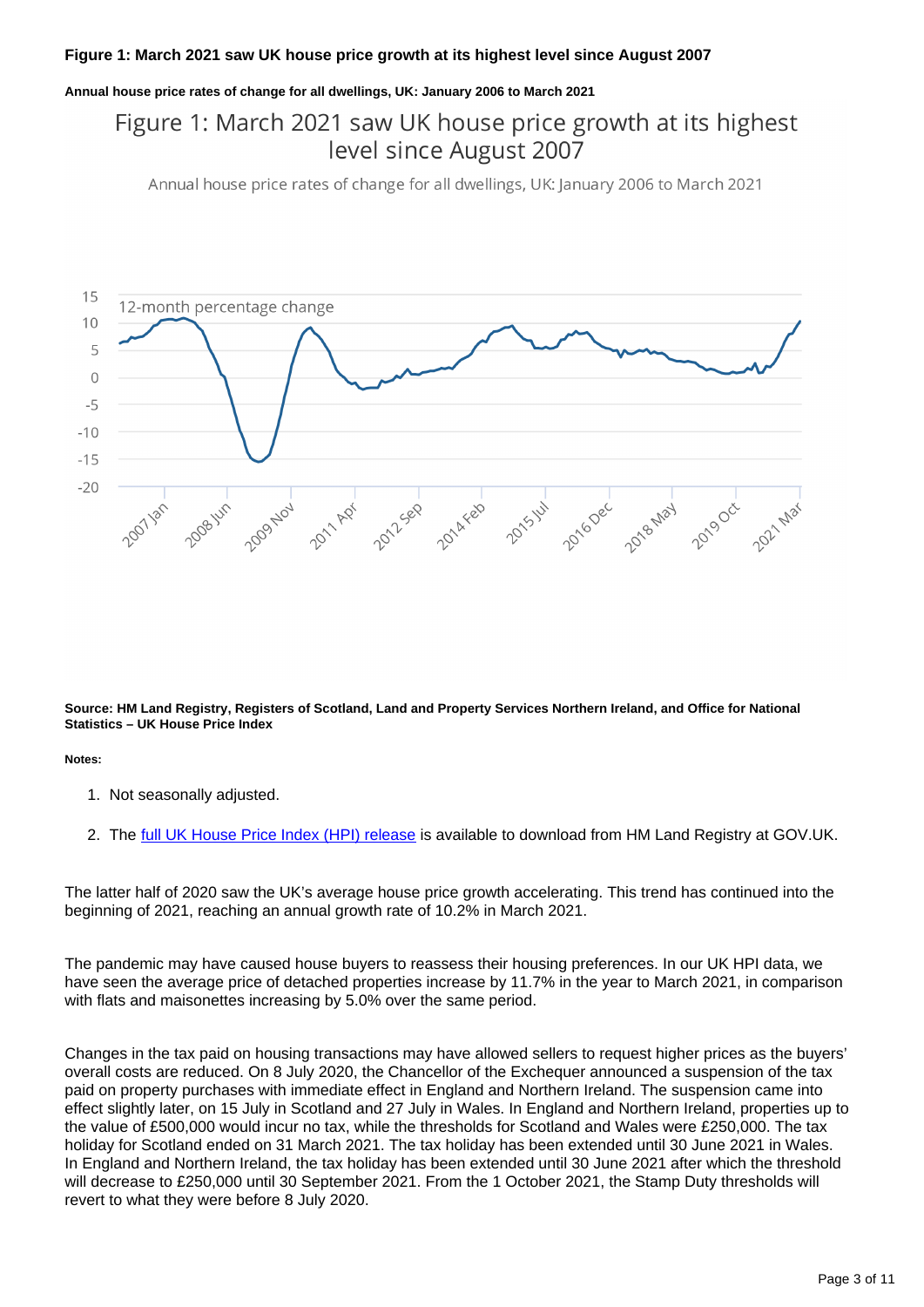#### **Figure 2: Average UK house prices have reached a peak of £256,000 in March 2021**

#### **Average house price, UK: January 2005 to March 2021**

## Figure 2: Average UK house prices have reached a peak of £256,000 in March 2021

Average house price, UK: January 2005 to March 2021



**Source: HM Land Registry, Registers of Scotland, Land and Property Services Northern Ireland, and Office for National Statistics – UK House Price Index**

**Notes:**

- 1. Not seasonally adjusted.
- 2. The <u>[full UK House Price Index \(HPI\) release](https://www.gov.uk/government/collections/uk-house-price-index-reports)</u> is available to download from HM Land Registry at GOV.UK.

The average UK house price was £256,000 in March 2021; this is £24,000 higher than in March 2020 (Figure 2).

On a non-seasonally adjusted basis, average house prices in the UK increased by 1.8% between February and March 2021, compared with an increase of 0.9% in the same period a year ago.

On a seasonally adjusted basis, average house prices in the UK increased by 2.1% between February and March 2021, following an increase of 0.8% in the previous month.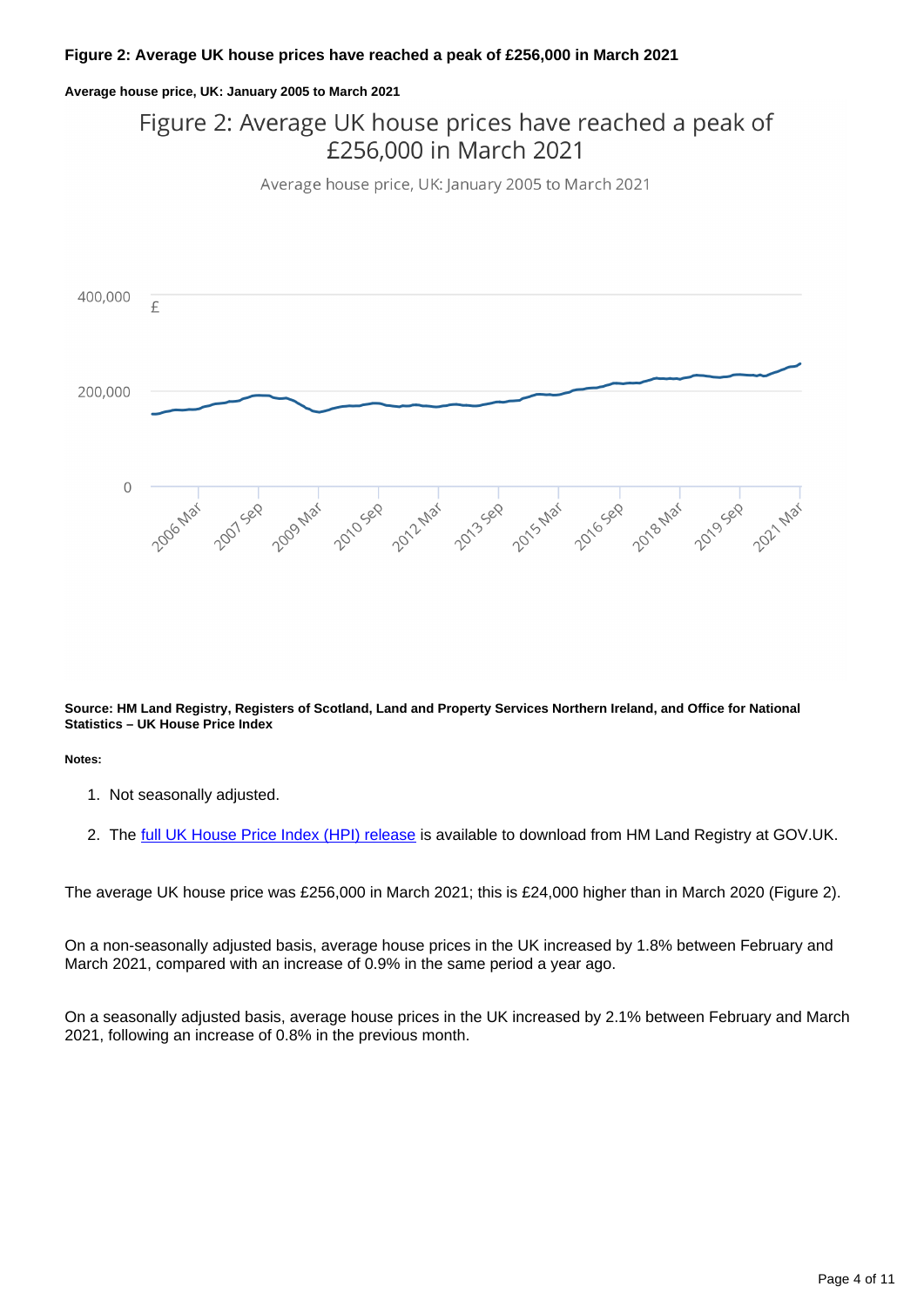## <span id="page-4-0"></span>**3 . House prices by country**

### **Figure 3: England house prices remain the highest in the UK**

**Average house price by country, UK: January 2005 to March 2021**

Figure 3: England house prices remain the highest in the UK

Average house price by country, UK: January 2005 to March 2021



**Source: HM Land Registry, Registers of Scotland, Land and Property Services Northern Ireland, and Office for National Statistics – UK House Price Index**

#### **Notes:**

- 1. Not seasonally adjusted.
- 2. The <u>[full House Price Index \(HPI\) release](https://www.gov.uk/government/collections/uk-house-price-index-reports)</u> is available to download from HM Land Registry at GOV.UK.
- 3. Northern Ireland data are only available on a quarterly basis. Northern Ireland data are copied forward until the next quarter's data are available, which will be in the June 2021 bulletin to be released on 18 August 2021.

The average house price in England increased by 10.2% over the year to March 2021, up from 9.4% in the year to February 2021, with the average house price in England now at a record level of £275,000.

House price growth in Wales increased by 11.0% over the year to March 2021, up from an increase of 8.4% in February 2021, with the average house price in Wales now at a record level of £185,000.

The average house price in Scotland increased by 10.6% over the year to March 2021, up from an increase of 8.3% in the year to February 2021, with the average house price in Scotland now at a record level of £167,000.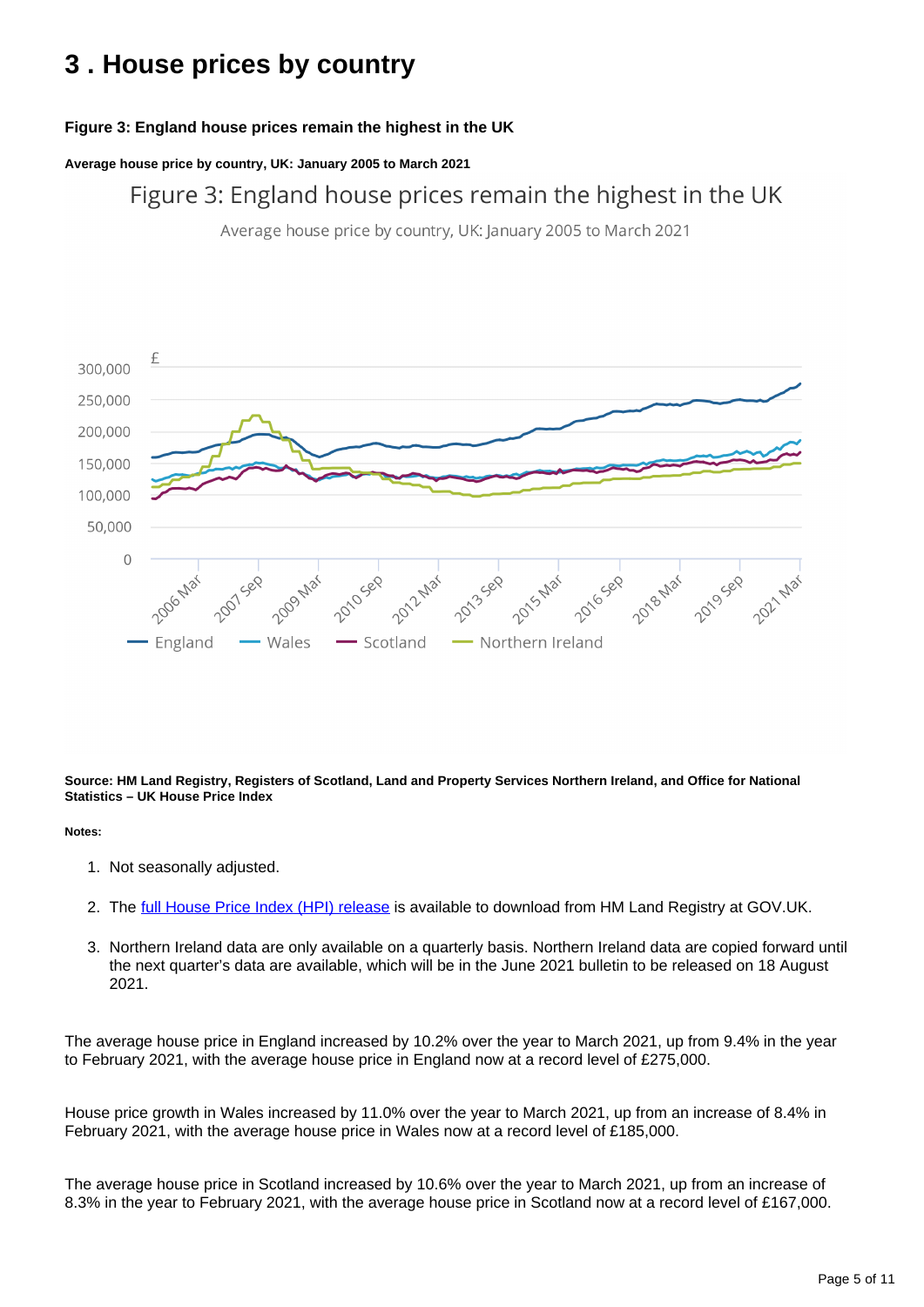The average house price in Northern Ireland increased by 6.0% over the year to Quarter 1 (Jan to Mar) 2021. Northern Ireland remains the cheapest UK country to purchase a property in, with the average house price at £149,000 (Figure 3).

## <span id="page-5-0"></span>**4 . House prices by region**

#### **Figure 4: London remains the region with the lowest annual house price growth**

#### **All dwellings annual house price rates of change, by English region, year to March 2021**

## Figure 4: London remains the region with the lowest annual house price growth

All dwellings annual house price rates of change, by English region, year to March 2021



**Source: HM Land Registry and Office for National Statistics – UK House Price Index**

#### **Notes:**

- 1. Not seasonally adjusted.
- 2. The <u>[full UK House Price Index \(HPI\) release](https://www.gov.uk/government/collections/uk-house-price-index-reports)</u> is available to download from HM Land Registry at GOV.UK.

Yorkshire and The Humber was the region with the highest annual house price growth, with average prices increasing by 14.0% in the year to March 2021. This was up from 11.0% in February 2021 (Figure 4).

The lowest annual growth was in London, where average prices increased by 3.7% over the year to March 2021, down from 4.4% in February 2021.

London's average house prices remain the most expensive of any region in the UK at an average of £500,000 in March 2021.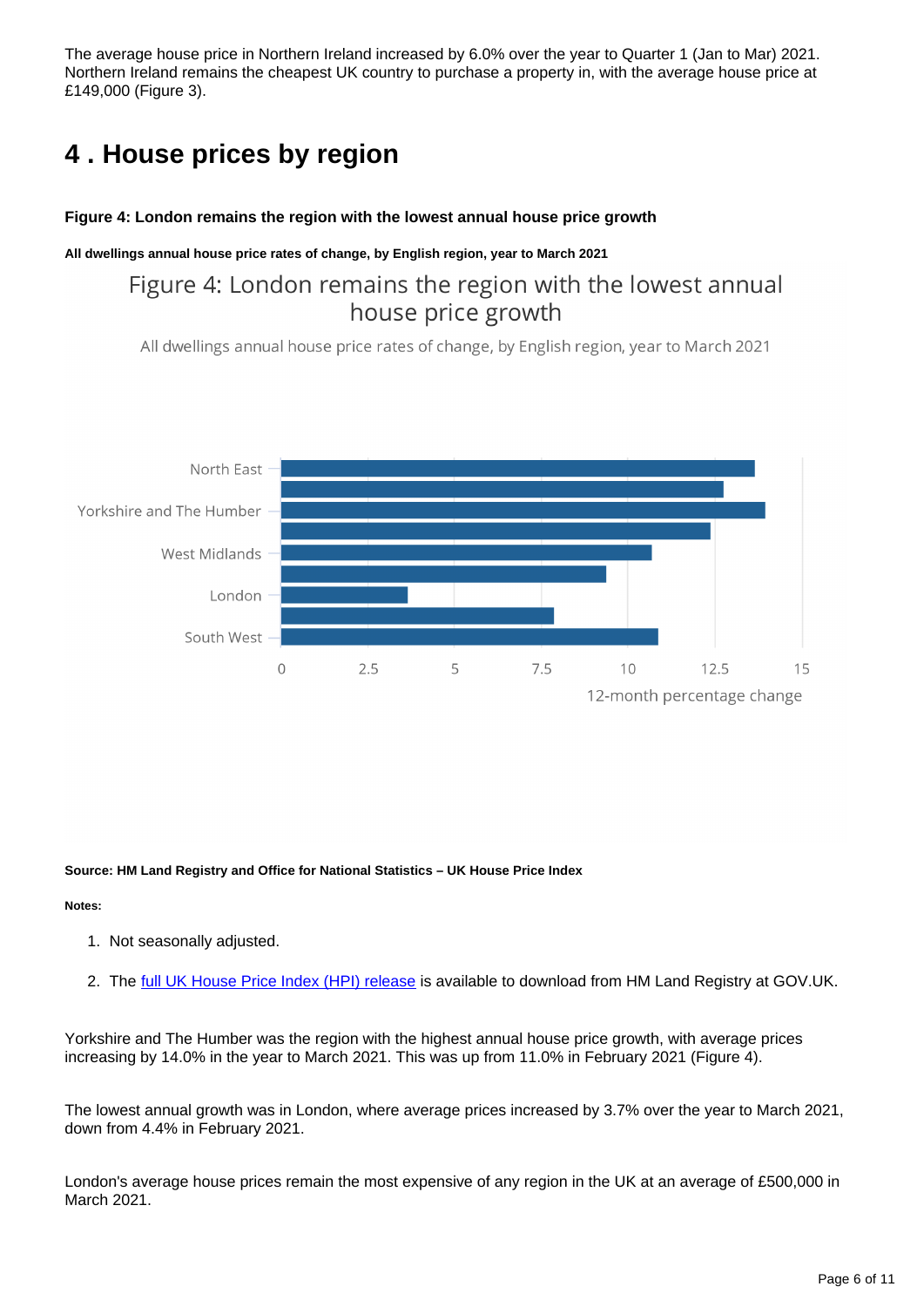The North East continued to have the lowest average house price, at £146,000, and surpassed its pre-economic downturn peak of July 2007 in December 2020 (Figure 5).

#### **Figure 5: London continues to have the highest average house price in England**

#### **Average house price, by English region: January 2005 to March 2021**

## Figure 5: London continues to have the highest average house price in England

Average house price, by English region: January 2005 to March 2021



#### **Source: HM Land Registry and Office for National Statistics – UK House Price Index**

#### **Notes:**

- 1. Data at the local authority level and other breakdowns can be found in the full House Price Index (HPI) [release,](https://www.gov.uk/government/collections/uk-house-price-index-reports) available to download from HM Land Registry at GOV.UK.
- 2. Because of the impact of the coronavirus (COVID-19) pandemic on both the number and supply of housing transactions, we might see larger revisions to the published House Price Index (HPI) estimates than usual, particularly at the lower geographical levels where transaction volumes are smaller.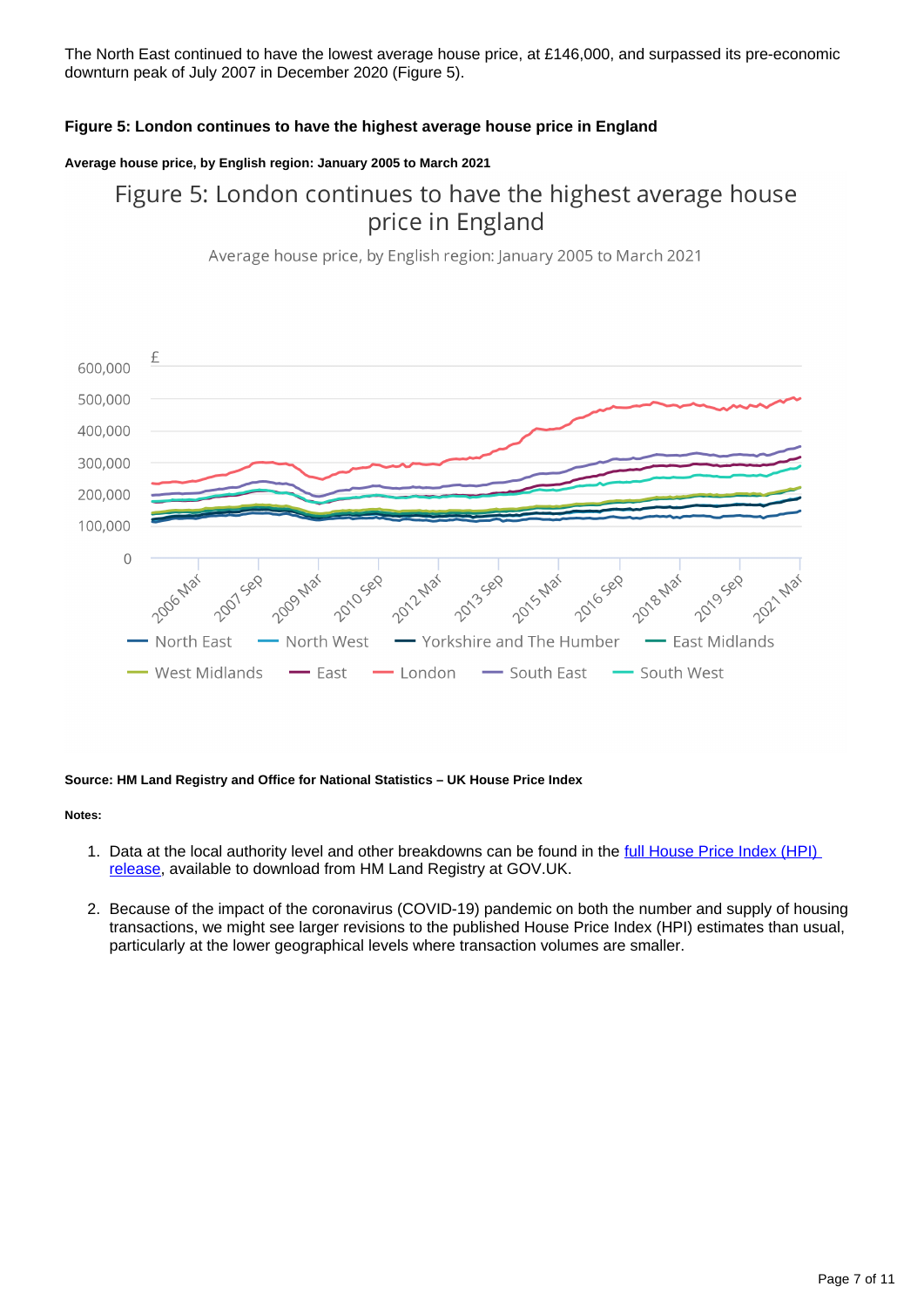## <span id="page-7-0"></span>**5 . House Price Index data**

#### [UK House Price Index](https://www.gov.uk/government/statistical-data-sets/uk-house-price-index-data-downloads-march-2021)

Dataset | Released 19 May 2021

Monthly house price movements, including average price by property type, sales and cash mortgage sales, as well as information on first-time buyers, new builds and former owner occupiers. Data are collected by HM Land Registry and published on GOV.UK.

#### [House price data: quarterly tables](https://www.ons.gov.uk/economy/inflationandpriceindices/datasets/housepriceindexmonthlyquarterlytables1to19)

Dataset | Released 19 May 2021

Quarterly house price data based on a sub-sample of the Regulated Mortgage Survey and an unrevised arithmetic mean version of the mix adjusted House Price Index (HPI) for Great Britain.

#### [House price data: annual tables 20 to 39](https://www.ons.gov.uk/economy/inflationandpriceindices/datasets/housepriceindexannualtables2039)

Dataset | Released 24 March 2021 Annual house price data based on a sub-sample of the Regulated Mortgage Survey.

## <span id="page-7-1"></span>**6 . Glossary**

## **House Price Index (HPI)**

The House Price Index (HPI) measures the price changes of residential housing as a percentage change from a specific time period (12 months prior or a base period, where the HPI equals 100).

### **House price inflation**

House price inflation in the UK is the rate at which the prices of residential properties purchased in the UK rise and fall.

### **Non-seasonally adjusted**

A non-seasonally adjusted series is one that includes seasonal or calendar effects.

### **Seasonally adjusted**

A seasonally adjusted series is one that has been subject to a widely used technique for removing seasonal or calendar effects from time series data.

## <span id="page-7-2"></span>**7 . Measuring the data**

The UK House Price Index (HPI) is a joint production by HM Land Registry, Registers of Scotland, Land and Property Services Northern Ireland, and the Office for National Statistics (ONS). HM Land Registry publishes the [main publication of the UK HPI](https://www.gov.uk/government/collections/uk-house-price-index-reports) on the GOV.UK website (9:30am, 19 May 2021). It includes full details, including commentary, historical data tables and analytical tools.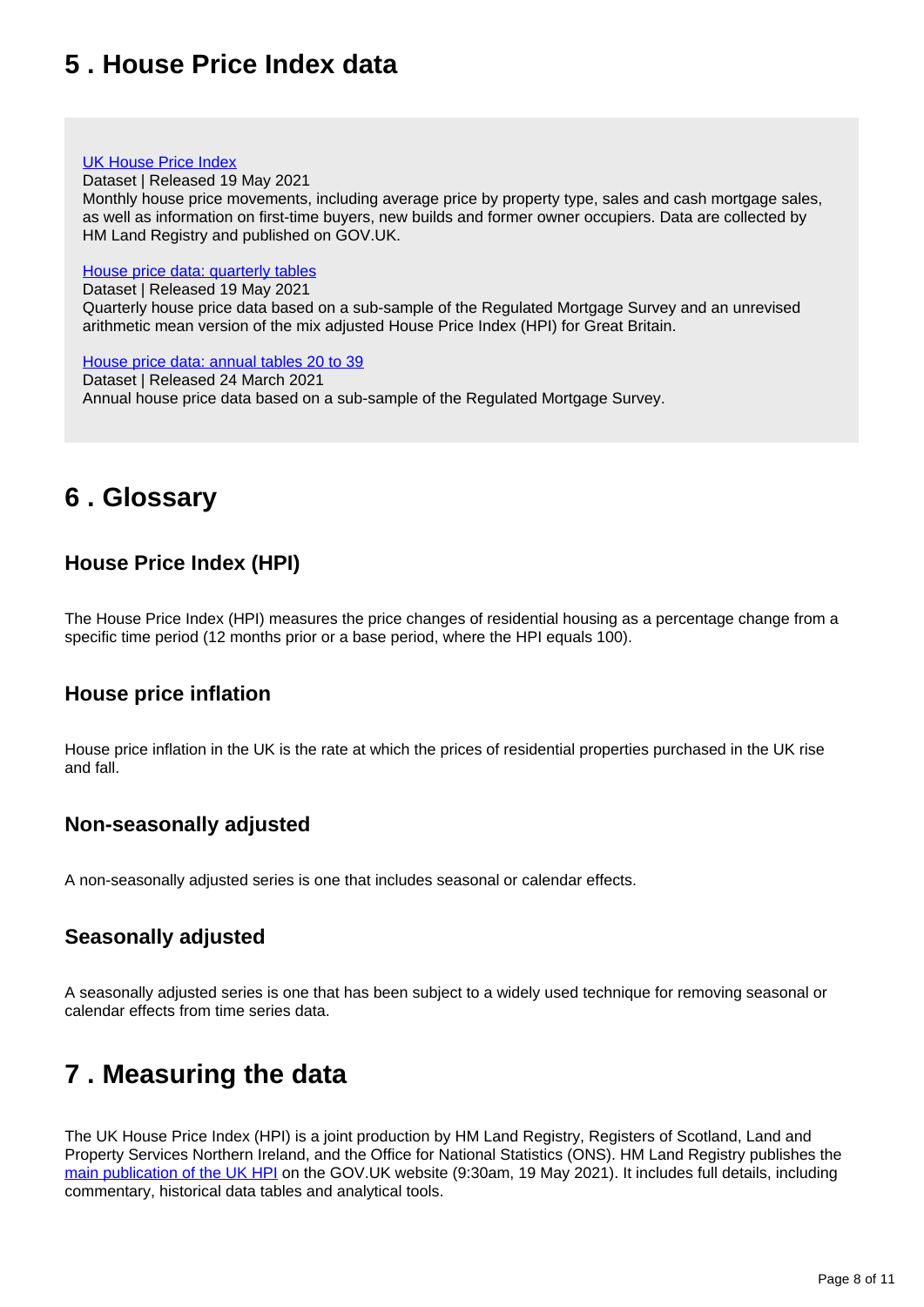## **Coronavirus**

The ONS is working to ensure that the UK has the vital information needed to respond to the impact of the coronavirus (COVID-19) pandemic on our economy and society, this includes how we measure the UK HPI.

In the past 12 months all those involved in the property market have been impacted by the effects of the coronavirus; HM Land Registry is no different and as a result of this the House Price index data isn't as complete as it could be. HM Land Registry are focusing on their core purpose of registering land and this includes recording the price paid for a property.

This means that the HPI may be subject to increased revisions as more data are added over the coming months.

HM Land Registry's absolute top priority is to reduce any delays, both those caused by the pandemic and those existing beforehand. To simultaneously deliver their services while promoting public health, they are adjusting their resources where necessary, introducing automation where practical, and recruiting and training more than 500 new staff.

We have temporarily changed the date we receive the transaction data from HM Land Registry. Because of this, we receive more transactions than what is immediately seen in the published [Price Paid Data.](https://www.gov.uk/government/statistical-data-sets/price-paid-data-downloads)

The processing of new build properties has been more affected than the processing of "old build" properties. So, to address this, we have pooled new build transactions for certain months:

- December 2020 includes new build transactions from November and December 2020 for England and Wales.
- January 2021 includes new build transactions from November 2020, December 2020 and January 2021.
- February 2021 includes new build transactions from December 2020 and January 2021 and February 2021 for England and Wales.
- because of the nature of the processing of the new builds, these are never included in the model for the first estimate, so March 2021 has not been affected.

These changes might lead to larger revisions to published estimates than usual as we reduce the reliance on pooling. Further information on how we usually process the new build properties can be found in the [Quality and](https://www.gov.uk/government/publications/about-the-uk-house-price-index/quality-and-methodology)  [methodology guidance](https://www.gov.uk/government/publications/about-the-uk-house-price-index/quality-and-methodology).

The ONS has released a *public statement* on the coronavirus and the production of statistics. Specific queries should be directed to the [Media Relations Office.](mailto:media.relations@ons.gov.uk)

## **End of EU Exit transition period**

As the transition period ends and the UK enters into a new Trade and Co-operation Agreement with the EU, the UK statistical system will continue to produce and publish our wide range of economic and social statistics and analysis. We are committed to continued alignment with the highest international statistical standards, enabling comparability both over time and internationally, and ensuring the general public, statistical users and decisionmakers have the data they need to be informed.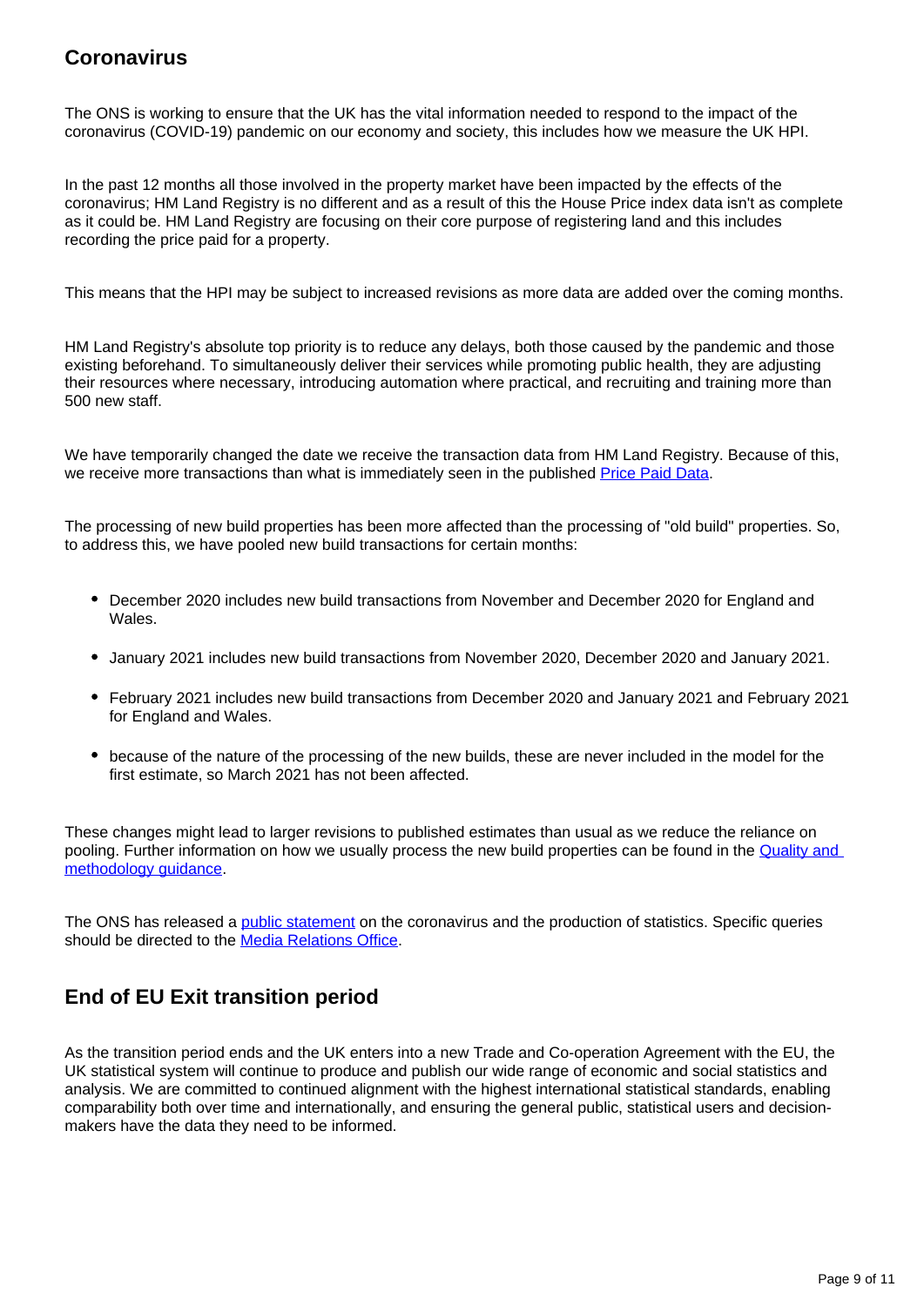As the shape of the UK's future statistical relationship with the EU becomes clearer over the coming period, the ONS is making preparations to assume responsibilities that as part of our membership of the EU, and during the transition period, were delegated to the statistical office of the EU, Eurostat. This includes responsibilities relating to international comparability of economic statistics, deciding what international statistical guidance to apply in the UK context and to provide further scrutiny of our statistics and sector classification decisions.

In applying international statistical standards and best practice to UK economic statistics, we will draw on the technical advice of experts in the UK and internationally, and our work will be underpinned by the UK's wellestablished and robust framework for independent official statistics, set out in the Statistics and Registration Service Act 2007. Further information on our proposals will be made available later this year.

### **Data sources**

The main sources of data used in the UK are HM Land Registry for England and Wales, Registers of Scotland, and HM Revenue and Customs' (HMRC's) Stamp Duty Land Tax data for the Northern Ireland HPI.

### **Methods**

.

The method for calculating the UK House Price Index can be found in our **Quality and Methodology documentation** 

### **Future developments**

Information on the future developments of the HPI can be found in [Section 8 of our February 2021 bulletin](https://www.ons.gov.uk/economy/inflationandpriceindices/bulletins/housepriceindex/february2021#measuring-the-data).

### **Quality**

More quality and methodology information on strengths, limitations, appropriate uses, and how the data were created is available in the [guidance page](https://www.gov.uk/government/publications/about-the-uk-house-price-index) of the main release published by HM Land Registry on GOV.UK.

## <span id="page-9-0"></span>**8 . Strengths and limitations**

## **Extent of data coverage**

The UK House Price Index (UK HPI) can provide a wide coverage of both cash and mortgage transactions and a large data source. Data are available at a local authority level as well as by property type, buyer status, funding statistics and property status.

### **Time lags**

As sales only appear in the UK HPI once the purchases have been registered (based on completed sales rather than advertised or approved prices), there can be a delay before transactions feed into the index. Estimates for the most recent months are provisional and likely to be updated as more data are incorporated into the index.

While changes to estimates are small at the headline level, these can be larger changes at lower geographies owing to fewer transactions being used. Caution is therefore advised when interpreting price changes in the most recent periods.